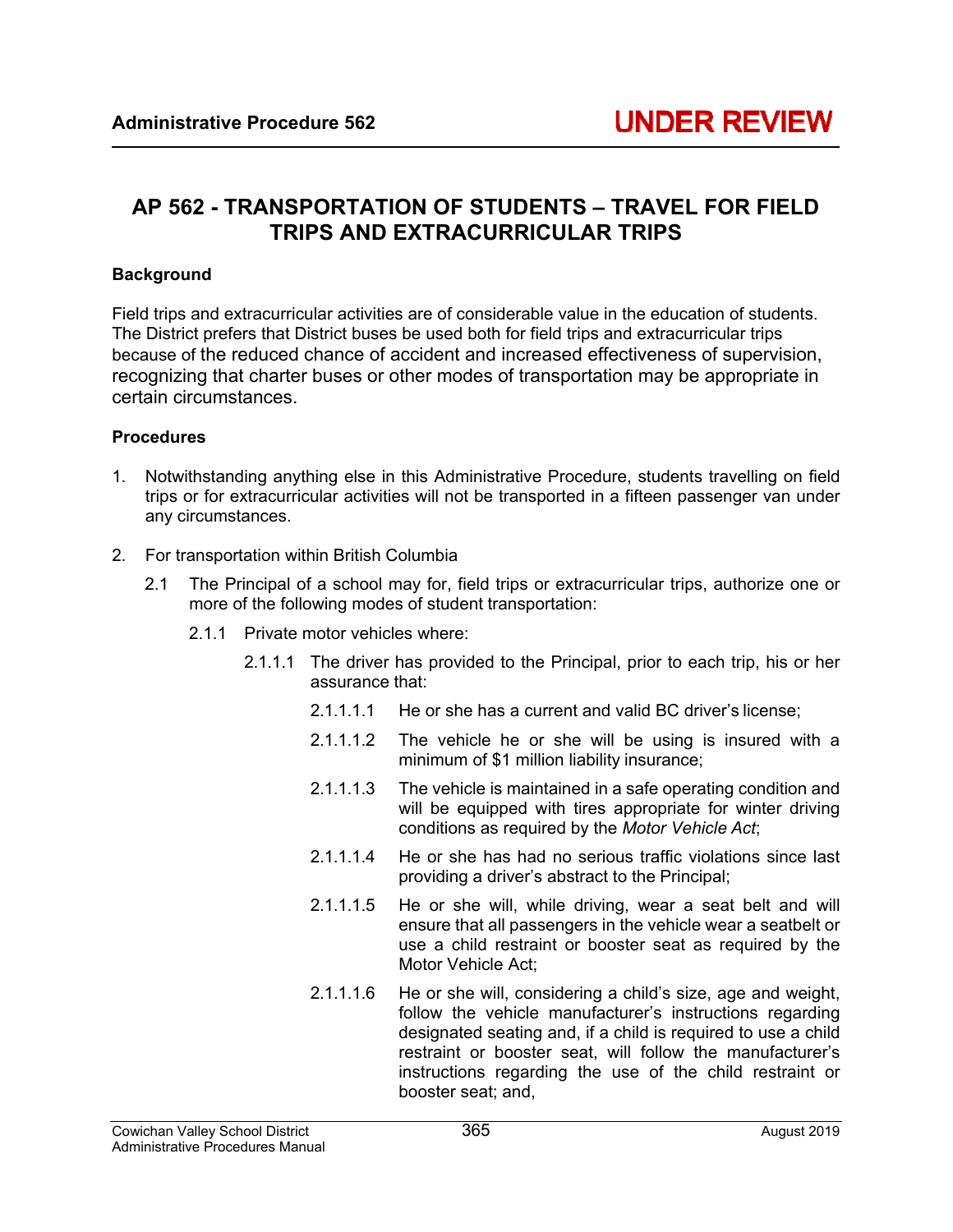- 2.1.1.1.7 He or she will operate the vehicle in a safe and legal manner.
- 2.1.1.2 The driver has provided to the Principal, in the current school year, copies of:
	- 2.1.1.2.1 His or her driver's abstract;
	- 2.1.1.2.2 The certificate of insurance for the vehicle, showing a minimum of \$1,000,000 liability insurance;
	- 2.1.1.2.3 His or her driver's license;
- 2.1.1.3 The driver of the vehicle may be required to undergo a Criminal Records Review.
- 2.1.1.4 The total number of students participating in a curricular trip does not exceed one class and the travel is within the boundaries of the District;
- 2.1.2 Taxi cab;
- 2.1.3 Only where no District provided funds are used for busing , a special activity bus holding a school bus permit under the *Motor Vehicle Act*;
- 2.1.4 A school bus or charter bus meeting the requirements of the *Motor Vehicle Act*;
- 2.1.5 Transit bus providing regularly scheduled public passenger transportation service;
- 2.1.6 Intercity bus providing regularly scheduled public passenger transportation service;
- 2.1.7 Ferry; or
- 2.1.8 Other modes of transportation such as aircraft and railway.
- 2.2 For all field trips or extracurricular trips where a District school bus or a charter bus is required, the Transportation Supervisor will determine whether to use a District school bus or a charter bus based on the following criteria:
	- 2.2.1 Availability of a District school bus;
	- 2.2.2 Availability of a District bus driver;
	- 2.2.3 Distance of travel;
	- 2.2.4 Road conditions; and,
	- 2.2.5 Passenger comfort.
- 2.3 If the Transportation Supervisor makes the determination that a charter bus is to be used, the Principal will be responsible for making the transportation arrangements and will use a charter bus company approved by the Transportation Supervisor.
- 3. Transportation for field trips or extracurricular trips where the destination is outside of British Columbia, the Principal must make the transportation arrangements and the Superintendent must approve them.
- 4. Where a special activity bus owned by a non-profit society and holding a school bus permit under the *Motor Vehicle Act* is used to transport students for curricular activities, the Transportation Supervisor must first authorize such use.